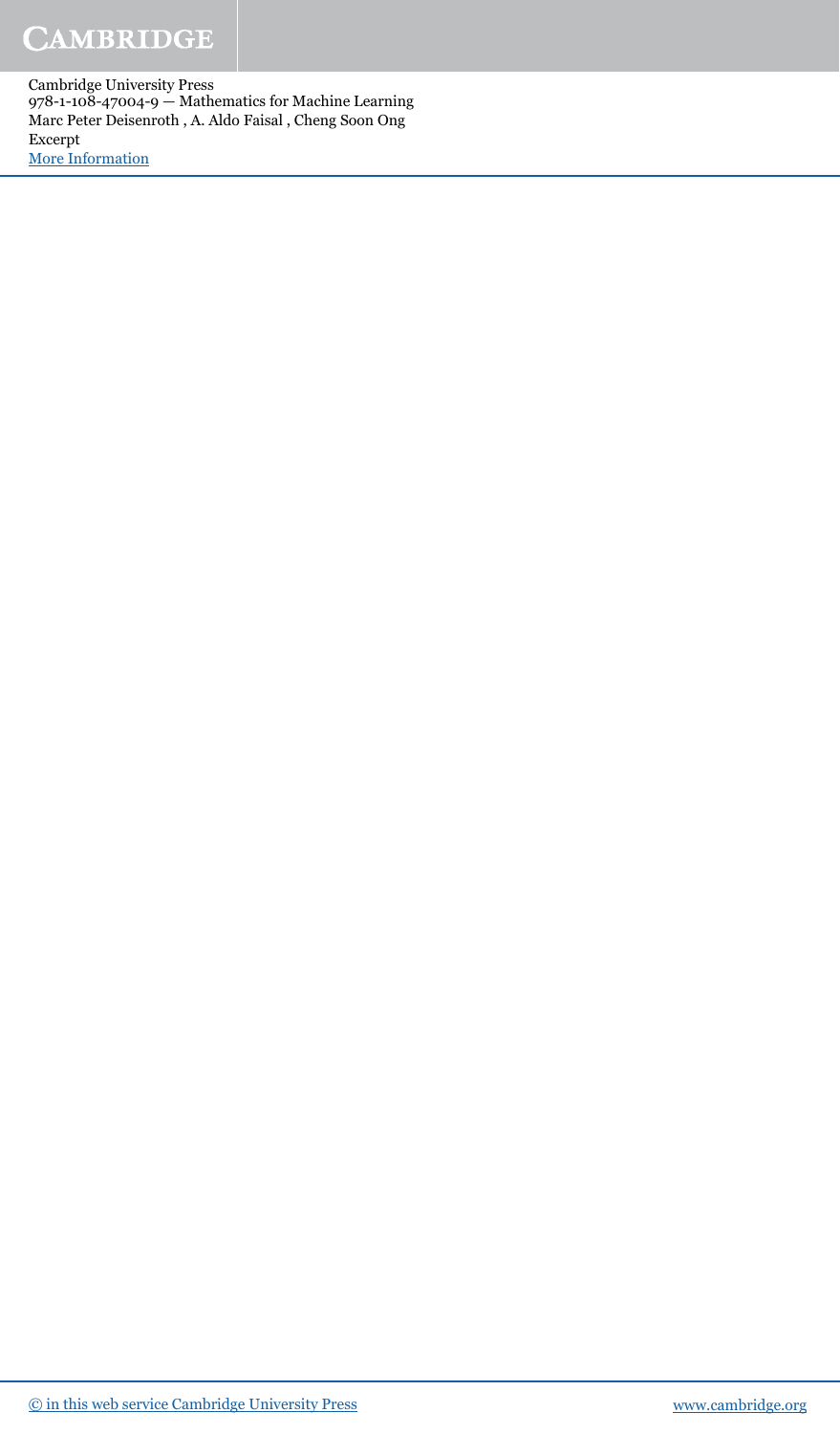**1**

## **Introduction and Motivation**

Machine learning is about designing algorithms that automatically extract valuable information from data. The emphasis here is on "automatic," i.e., machine learning is concerned about general-purpose methodologies that can be applied to many datasets, while producing something that is meaningful. There are three concepts that are at the core of machine learning: data, a model, and learning.

Since machine learning is inherently data driven, *data* is at the core of machine data learning. The goal of machine learning is to design general-purpose methodologies to extract valuable patterns from data, ideally without much domain-specific expertise. For example, given a large corpus of documents (e.g., books in many libraries), machine learning methods can be used to automatically find relevant topics that are shared across documents (Hoffman et al., 2010). To achieve this goal, we design *models* that are typically related to the process that generates model data, similar to the dataset we are given. For example, in a regression setting, the model would describe a function that maps inputs to real-valued outputs. To paraphrase Mitchell (1997): A model is said to learn from data if its performance on a given task improves after the data is taken into account. The goal is to find good models that generalize well to yet unseen data, which we may care about in the future. *Learning* can be understood as a way to automatically find patterns learning and structure in data by optimizing the parameters of the model.

While machine learning has seen many success stories, and software is readily available to design and train rich and flexible machine learning systems, we believe that the mathematical foundations of machine learning are important in order to understand fundamental principles upon which more complicated machine learning systems are built. Understanding these principles can facilitate creating new machine learning solutions, understanding and debugging existing approaches, and learning about the inherent assumptions and limitations of the methodologies we are working with.

## **1.1 Finding Words for Intuitions**

A challenge we face regularly in machine learning is that concepts and words are slippery, and a particular component of the machine learning system can be abstracted to different mathematical concepts. For example, the word "algorithm" is used in at least two different senses in the context of machine learning. In the first sense, we use the phrase "machine learning algorithm" to mean a system that makes predictions based on input data. We refer to these algorithms as *predictor*. predictor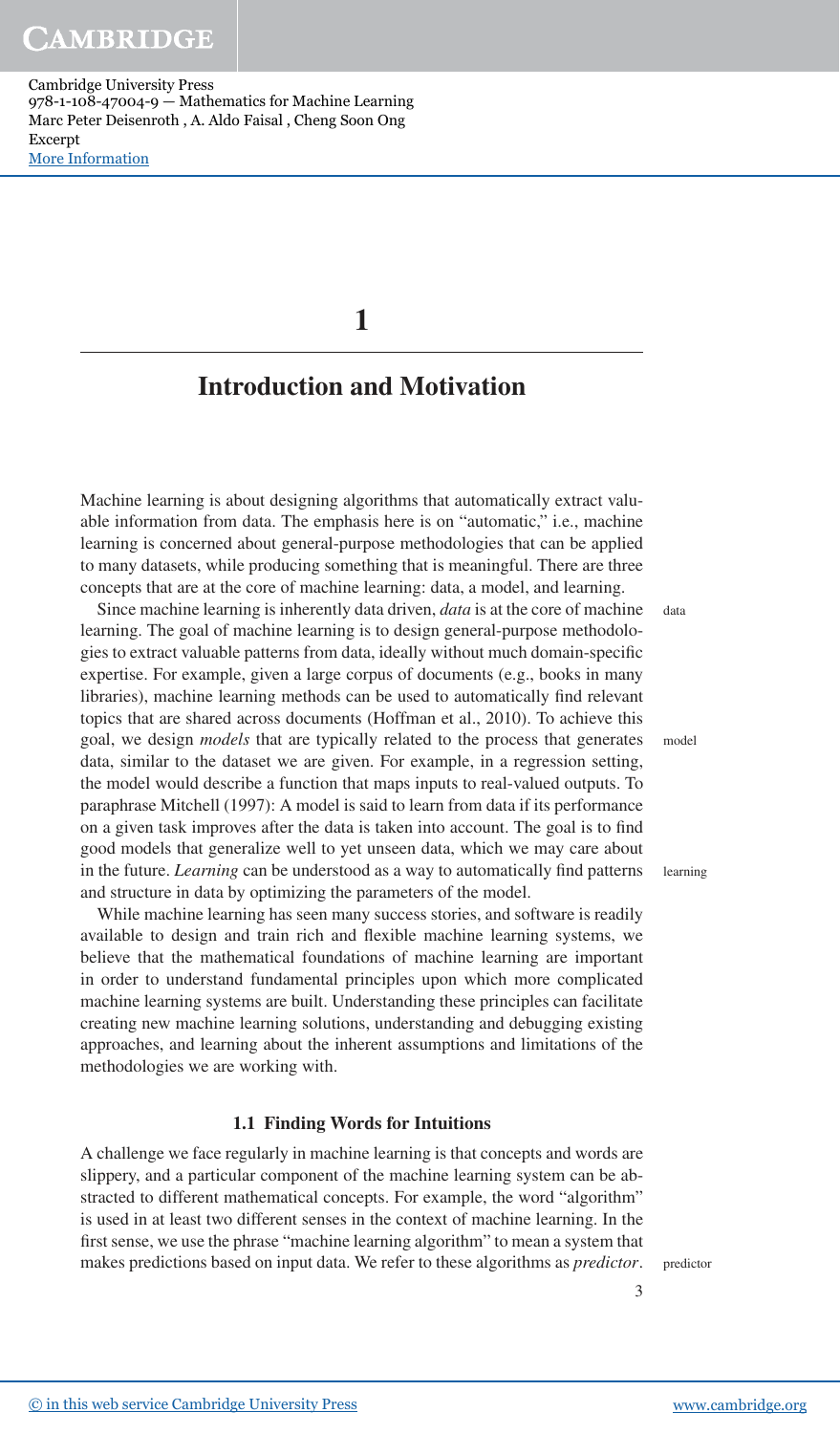## 4 *Introduction and Motivation*

In the second sense, we use the exact same phrase "machine learning algorithm" to mean a system that adapts some internal parameters of the predictor so that it performs well on future unseen input data. Here we refer to this adaptation as training *training* a system.

> This book will not resolve the issue of ambiguity, but we want to highlight upfront that, depending on the context, the same expressions can mean different things. However, we attempt to make the context sufficiently clear to reduce the level of ambiguity.

> The first part of this book introduces the mathematical concepts and foundations needed to talk about the three main components of a machine learning system: data, models, and learning. We will briefly outline these components here, and we will revisit them again in Chapter 8 once we have discussed the necessary mathematical concepts.

While not all data is numerical, it is often useful to consider data in a number format. In this book, we assume that *data* has already been appropriately converted into a numerical representation suitable for reading into a computer data as vectors program. Therefore, we think of data as vectors. As another illustration of how subtle words are, there are (at least) three different ways to think about vectors: a vector as an array of numbers (a computer science view), a vector as an arrow with a direction and magnitude (a physics view), and a vector as an object that obeys addition and scaling (a mathematical view).

model A *model* is typically used to describe a process for generating data, similar to the dataset at hand. Therefore, good models can also be thought of as simplified versions of the real (unknown) data-generating process, capturing aspects that are relevant for modeling the data and extracting hidden patterns from them. A good model can then be used to predict what would happen in the real world without performing real-world experiments.

learning We now come to the crux of the matter, the *learning* component of machine learning. Assume we are given a dataset and a suitable model. *Training* the model means to use the data available to optimize some parameters of the model with respect to a utility function that evaluates how well the model predicts the training data. Most training methods can be thought of as an approach analogous to climbing a hill to reach its peak. In this analogy, the peak of the hill corresponds to a maximum of some desired performance measure. However, in practice, we are interested in the model to perform well on unseen data. Performing well on data that we have already seen (training data) may only mean that we found a good way to memorize the data. However, this may not generalize well to unseen data, and, in practical applications, we often need to expose our machine learning system to situations that it has not encountered before.

> Let us summarize the main concepts of machine learning that we cover in this book:

- $\blacksquare$  We represent data as vectors.
- We choose an appropriate model, either using the probabilistic or optimization view.
- We learn from available data by using numerical optimization methods with the aim that the model performs well on data not used for training.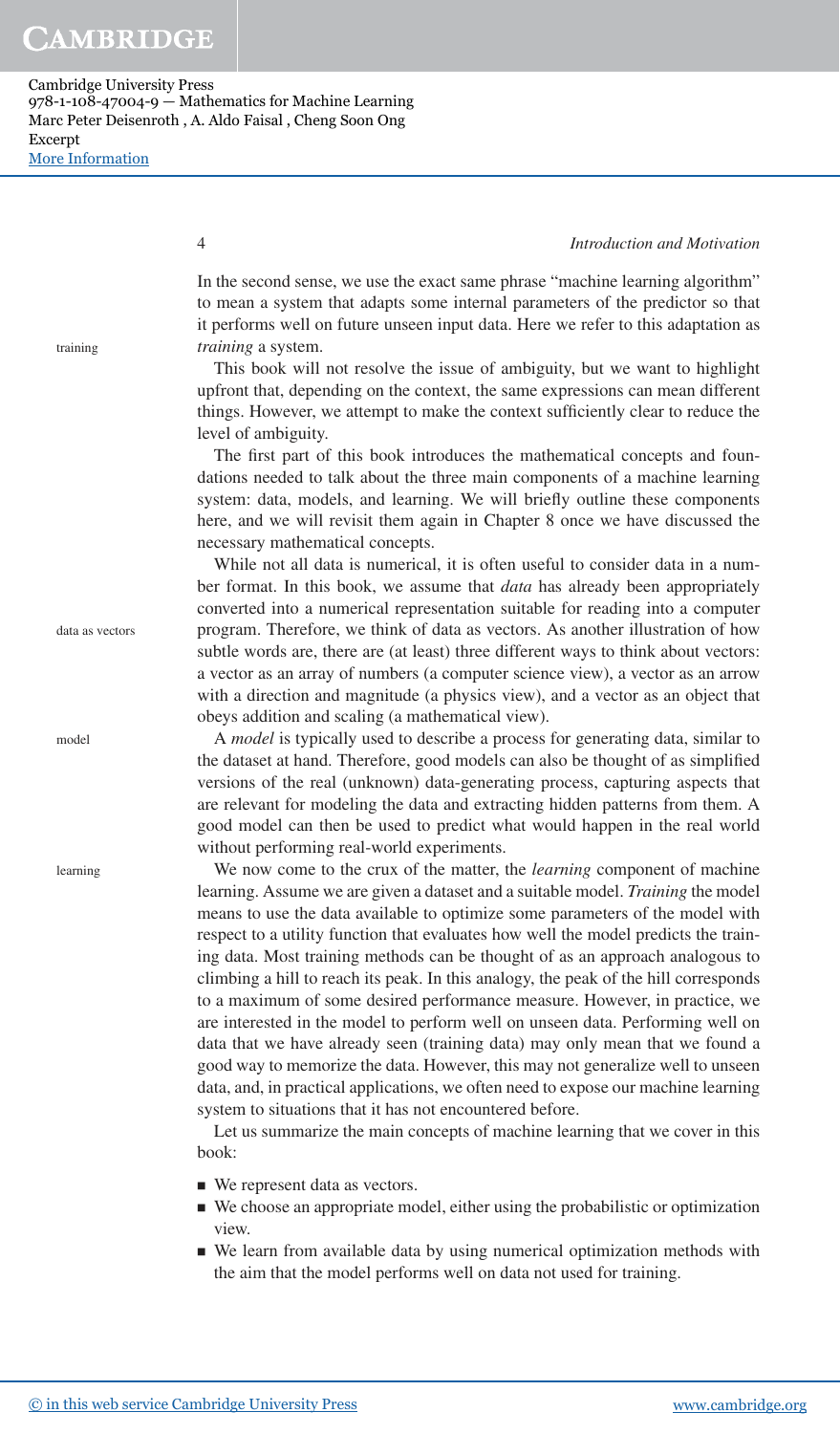CAMBRIDGE

Cambridge University Press 978-1-108-47004-9 — Mathematics for Machine Learning Marc Peter Deisenroth , A. Aldo Faisal , Cheng Soon Ong Excerpt [More Information](www.cambridge.org/9781108470049)

*1.2 Two Ways to Read This Book* 5

### **1.2 Two Ways to Read This Book**

We can consider two strategies for understanding the mathematics for machine learning:

- **Bottom-up:** Building up the concepts from foundational to more advanced. This is often the preferred approach in more technical fields, such as mathematics. This strategy has the advantage that the reader at all times is able to rely on their previously learned concepts. Unfortunately, for a practitioner many of the foundational concepts are not particularly interesting by themselves, and the lack of motivation means that most foundational definitions are quickly forgotten.
- **Top-down:** Drilling down from practical needs to more basic requirements. This goal-driven approach has the advantage that the readers know at all times why they need to work on a particular concept, and there is a clear path of required knowledge. The downside of this strategy is that the knowledge is built on potentially shaky foundations, and the readers have to remember a set of words that they do not have any way of understanding.

We decided to write this book in a modular way to separate foundational (mathematical) concepts from applications so that this book can be read in both ways. The book is split into two parts, where Part I lays the mathematical foundations and Part II applies the concepts from Part I to a set of fundamental machine learning problems, which form four pillars of machine learning as illustrated in Figure 1.1: regression, dimensionality reduction, density estimation, and classification. Chapters in Part I mostly build upon the previous ones, but it is possible to skip a chapter and work backward if necessary. Chapters in Part II are only loosely coupled and can be read in any order. There are many pointers forward and backward between the two parts of the book to link mathematical concepts with machine learning algorithms.

Of course there are more than two ways to read this book. Most readers learn using a combination of top-down and bottom-up approaches, sometimes building up basic mathematical skills before attempting more complex concepts, but also choosing topics based on applications of machine learning.

#### *Part I Is about Mathematics*

The four pillars of machine learning we cover in this book (see Figure 1.1) require a solid mathematical foundation, which is laid out in Part I.

We represent numerical data as vectors and represent a table of such data as a matrix. The study of vectors and matrices is called *linear algebra*, which we linear algebra introduce in Chapter 2. The collection of vectors as a matrix is also described there.

Given two vectors representing two objects in the real world, we want to make statements about their similarity. The idea is that vectors that are similar should be predicted to have similar outputs by our machine learning algorithm (our predictor). To formalize the idea of similarity between vectors, we need to introduce operations that take two vectors as input and return a numerical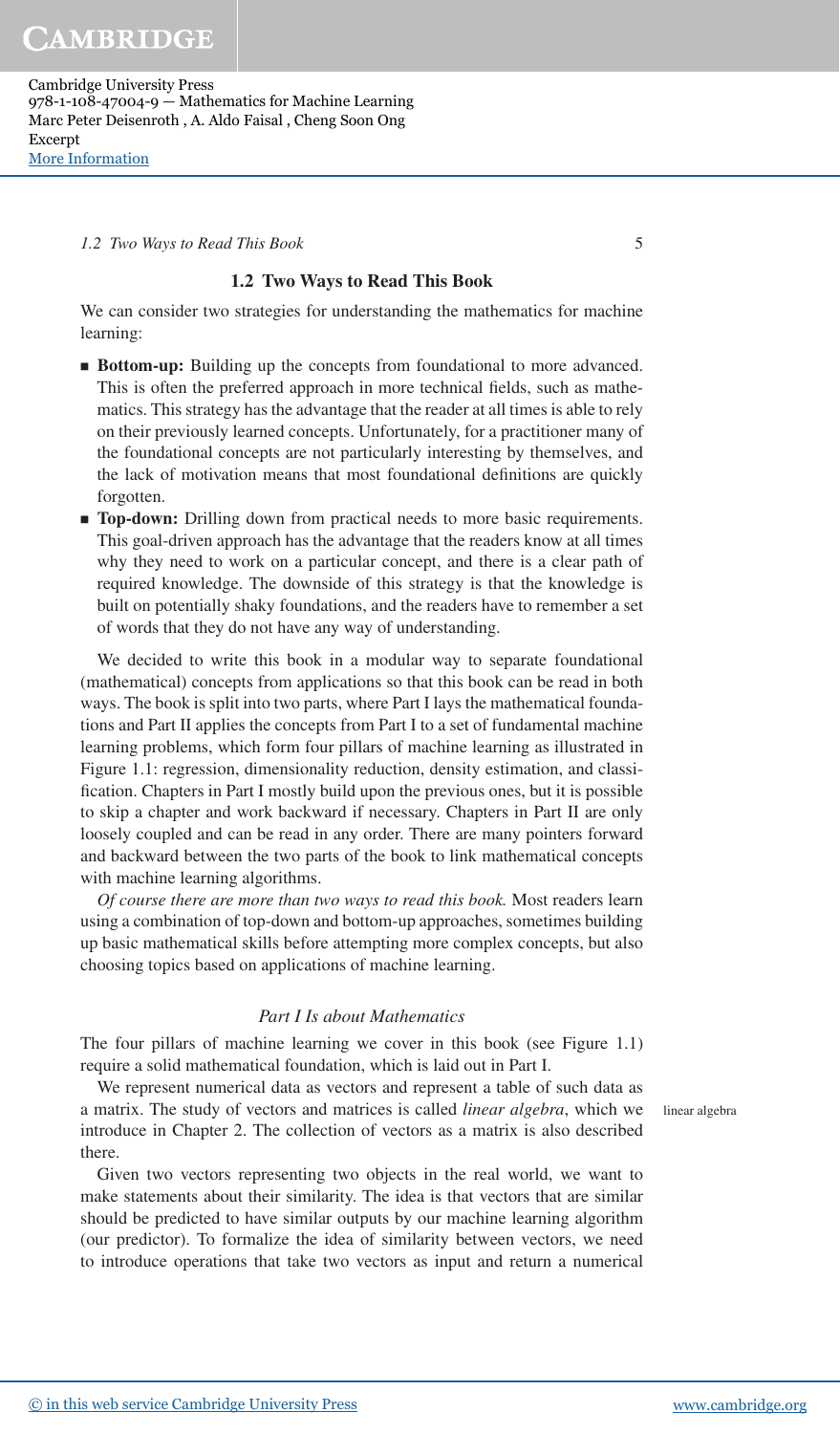## CAMBRIDGE

Cambridge University Press 978-1-108-47004-9 — Mathematics for Machine Learning Marc Peter Deisenroth , A. Aldo Faisal , Cheng Soon Ong Excerpt [More Information](www.cambridge.org/9781108470049)



| matrix decomposition            |
|---------------------------------|
|                                 |
|                                 |
|                                 |
| probability theory              |
| vector calculus<br>optimization |

value representing their similarity. The construction of similarity and distances analytic geometry is central to *analytic geometry* and is discussed in Chapter 3.

> In Chapter 4, we introduce some fundamental concepts about matrices and matrix decomposition *matrix decomposition*. Some operations on matrices are extremely useful in machine learning, and they allow for an intuitive interpretation of the data and more efficient learning.

> We often consider data to be noisy observations of some true underlying signal. We hope that by applying machine learning we can identify the signal from the noise. This requires us to have a language for quantifying what "noise" means. We often would also like to have predictors that allow us to express some sort of uncertainty, e.g., to quantify the confidence we have about the value of the prediction at a particular test data point. Quantification of uncertainty is the realm of *probability theory* and is covered in Chapter 6.

> To train machine learning models, we typically find parameters that maximize some performance measure. Many optimization techniques require the concept of a gradient, which tells us the direction in which to search for a solution. Chapter 5 is about *vector calculus* and details the concept of gradients, which we subsequently use in Chapter 7, where we talk about *optimization* to find maxima/ minima of functions.

#### *Part II Is about Machine Learning*

The second part of the book introduces *four pillars of machine learning* as shown in Figure 1.1. We illustrate how the mathematical concepts introduced in the first part of the book are the foundation for each pillar. Broadly speaking, chapters are ordered by difficulty (in ascending order).

In Chapter 8, we restate the three components of machine learning (data, models, and parameter estimation) in a mathematical fashion. In addition, we provide some guidelines for building experimental setups that guard against overly optimistic evaluations of machine learning systems. Recall that the goal is to build a predictor that performs well on unseen data.

linear regression In Chapter 9, we will have a close look at *linear regression*, where our objective is to find functions that map inputs  $x \in \mathbb{R}^D$  to corresponding observed